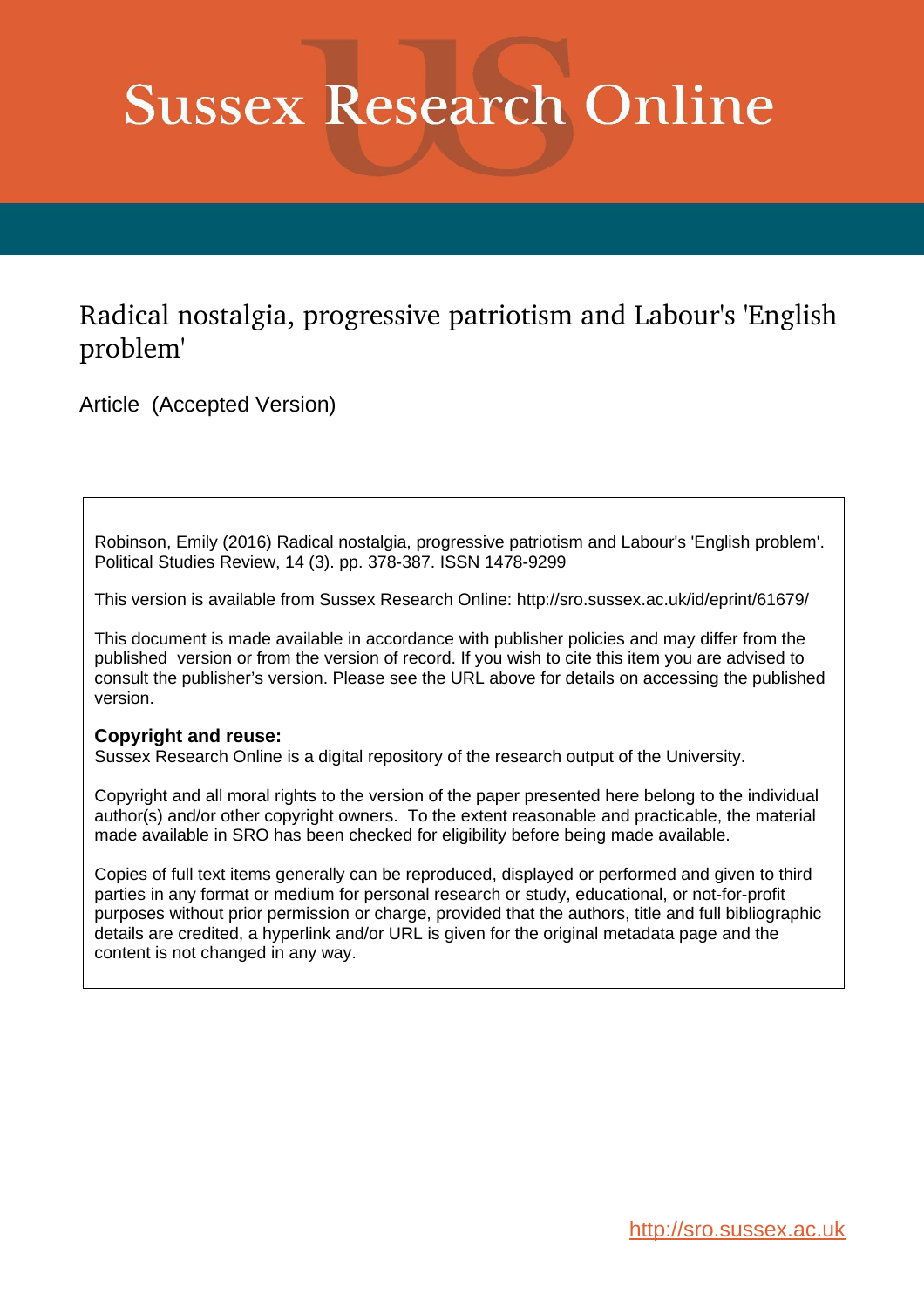# **Radical nostalgia, progressive patriotism and Labour's 'English problem'**

# **Emily Robinson, University of Sussex**

# ABSTRACT

'Progressive patriots' have long argued that Englishness can form the basis of a transformative political project, whether based on an historic tradition of resistance to state power or an open and cosmopolitan identity. However, this article suggests that the politics of Englishness present a number of specific dilemmas for Labour. First the historical narrative of a radical tradition in British history is not straightforwardly English and cannot easily be used to support a competitive politics of nationhood, in the way that disaffected English identifiers might desire. Second, the deliberately alternative nature of this 'radical nostalgic' narrative makes it an unlikely basis for a unifying national story. It is also at odds with Labour's status as a successful party of government, committed to using the power of the British state, rather than opposing it. Finally, while 'everyday Englishness' may well align with core Labour values and be less socially conservative, intolerant or racially exclusive than it is often described, its very nature as an everyday practice, rather than a political identity makes it difficult for Labour to co-opt.

# **KEYWORDS**

Labour Party, Radical nostalgia, Englishness, Patriotism, Labour movement history

### ACKNOWLEDGEMENTS

I am grateful to all the participants in the Dilemmas of Political Englishness workshop at the University of Huddersfield in April 2015 for their insightful comments on this paper, both on the day and since. In particular, I would like to thank Mike Kenny, Ben Wellings and Andy Mycock. I also benefited from discussions at the Understanding the Rise of Political Englishness conference at the University of Cambridge in November 2015, organised by Robert Tombs.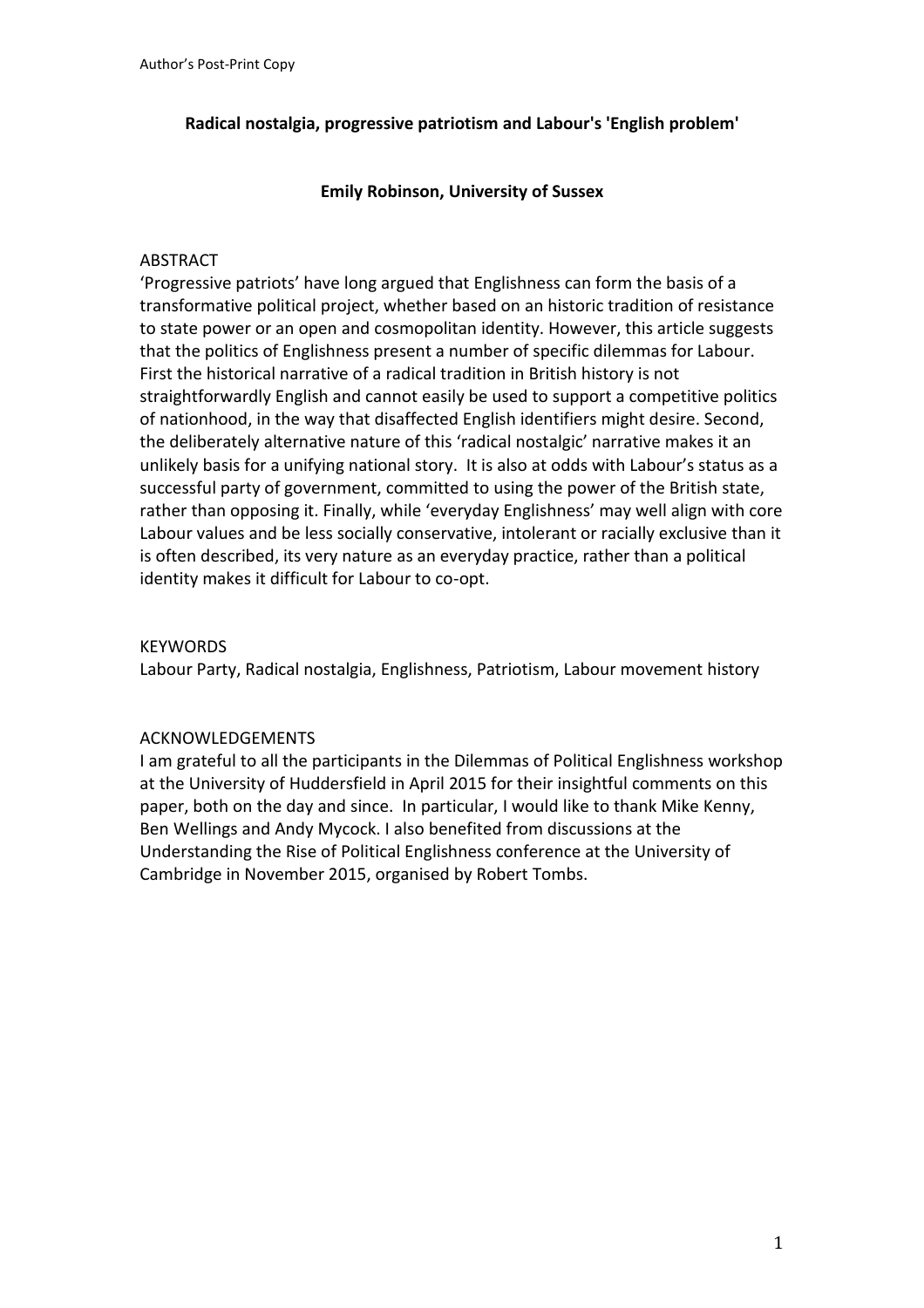The idea that Labour has an 'English problem' has become a staple of political conversation. The immediate context for this debate was the rise of Scottish nationalism and collapse of Labour in Scotland. However, it also tapped into longerstanding concerns about the populist right and their challenge to Labour's connection with the white working class, particularly in the south of England. These concerns were articulated most clearly by Blue Labour in the wake of Labour's 2010 defeat, and have since been heightened by the election of Jeremy Corbyn to the Labour leadership, though his own position on the politics of Englishness is as yet unclear. So far, his professions of patriotism have been limited to Britain and 'British values' (Corbyn, 2015).

As Michael Kenny has suggested, much of this discourse has been based on the assumption that English nationalism has been a feature of an increasingly marginalised and resentful white working class, 'so that the injuries of class were being aired in the argot of disaffected nationhood' (Kenny, 2014: 109). However, he also shows that in fact the emergence of a grievance-fuelled form of English nationalism has come from the 'squeezed middle' rather than the poorest sections of society. Moreover, it is not the only form of popular English national identity. Kenny identifies three different strands: anti-establishment populist nationalism, everyday conservatism and liberal multiculturalism. As he suggests, this nebulous mix offers significant opportunities for any liberal and progressive thinkers who are prepared to engage with both political discontent with the constitutional settlement and with emerging cultural expressions of Englishness.

Amidst these possibilities however, I would like to suggest that the politics of Englishness presents a number of problems for Labour. First, the historical narrative of a radical tradition in British history is not straightforwardly English and cannot easily be used to support a competitive politics of nationhood, in the way that disaffected English identifiers might desire. Second, the deliberately alternative nature of this history, while useful in commending it to core supporters on the left, makes it an unlikely basis for a unifying national story. When Labour has succeeded in capturing and reshaping the national mood, as in 1945, 1964, 1997, this has been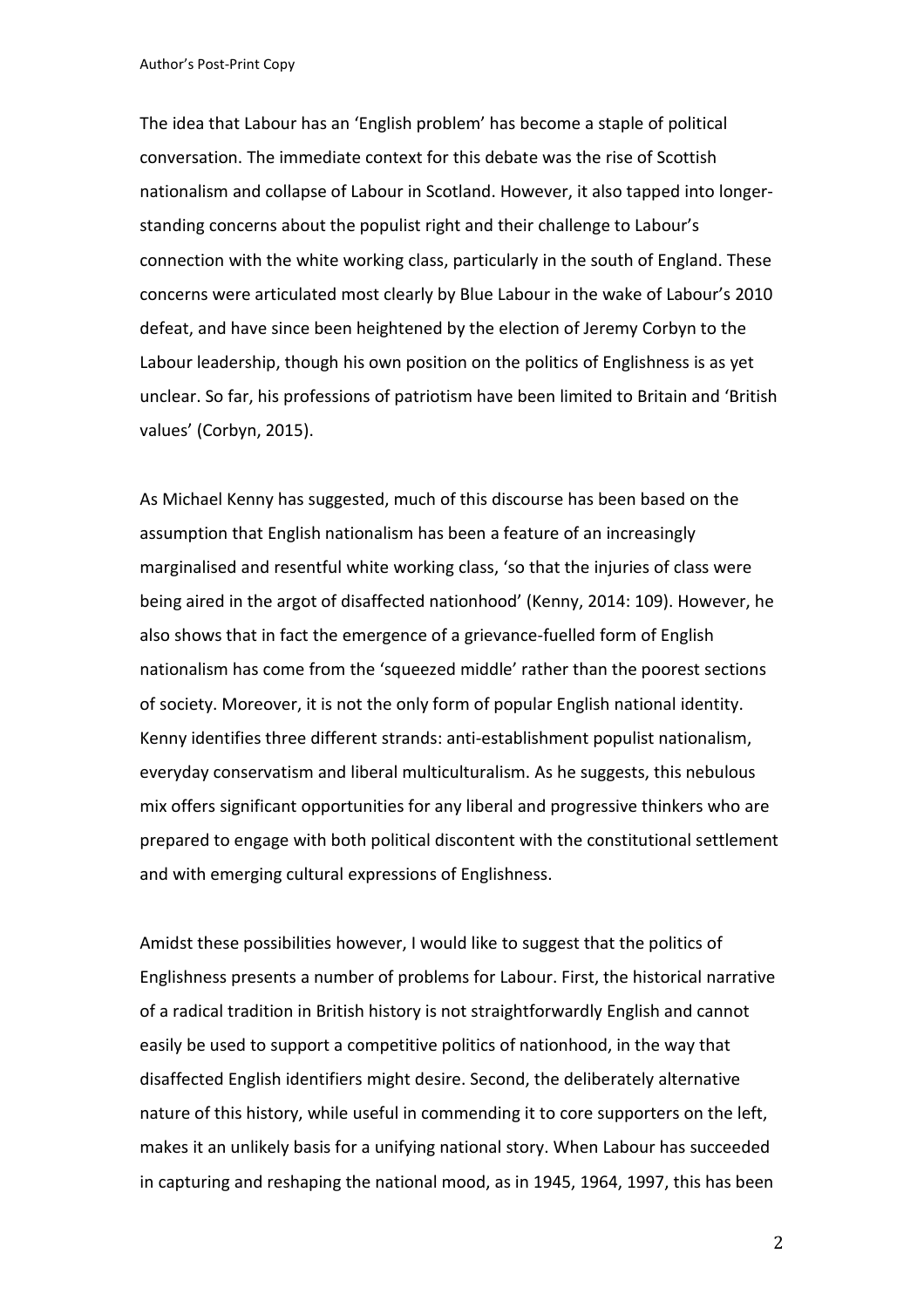based on a self-consciously 'modern' engagement with the British state, rather than expressions of radical nostalgia. Third, while 'everyday Englishness' may well align with core Labour values and be less socially conservative, intolerant or racially exclusive than it is often described, its very nature as an everyday practice, rather than a political identity makes it difficult for Labour to co-opt.

Encompassing all these problems, Labour has to think about how to reconcile the need to respond to an instinctive and emotional patriotism, with the imperative to turn this into a transformative political project. This is particularly difficult because the emergent English nationalism is based on a deep disaffection with the political establishment. Labour must therefore reach out beyond its own traditions and accept that it has often been part of the problem that must now be addressed.

#### **Radical nostalgia and progressive patriotism**

Patriotism in general and Englishness in particular have long been thought to be intrinsically problematic for the left. The first because it runs against socialist commitments to internationalism; the second because Englishness is assumed to be both a particularly conservative form of national identity, based upon an imagined mono-cultural past, and (somewhat contradictorily) because it is deeply implicated in the British imperial project. Despite Krishan Kumar's suggestion that Englishness is a more expansive identity than usually imagined (Kumar 2010; 2003) and evidence that younger Black and mixed-race voters are beginning to identify as English (Kenny, 2014), this perception is deeply engrained.

In his 2006 book *The Progressive Patriot*, Billy Bragg described the process by which he 'came to regard the icons of patriotism as symbols of oppression, imperial domination and exploitation' and explained that embracing Englishness remained 'something which, for many lefties, amounts to thinking the unthinkable' (Bragg, 2006: 2; 6). More recently, a group of Labour MPs have noted that Labour is still 'uncomfortable talking about our English identity' and once more encouraged the party to 'reclaim Englishness' 'as a positive statement of national expression and pride in England – not as negative, divisive and dangerous' (Red Shift, 2015: 3-4). The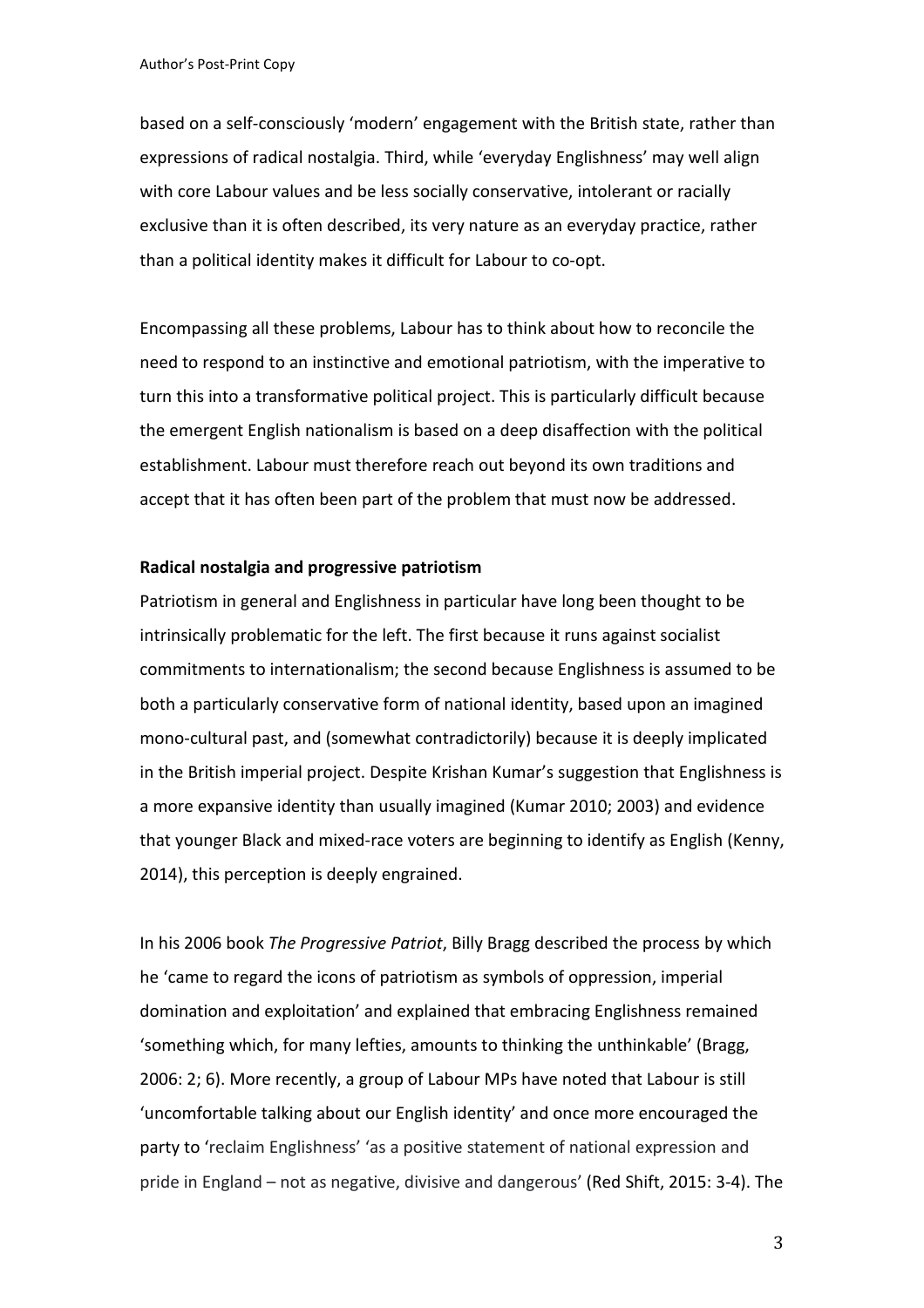pamphlet's title, *Looking for a New England,* was a direct reference to Bragg's 1983 song 'A New England'.

Another reason for the left's discomfort with Englishness is that is often seen to be primarily a nostalgic form of identity. There is no reason for this to be (or indeed to remain) the case -- as Kenny notes 'a nation which possesses a past that has been so lengthy and prolific is very likely to have a future which is also replete with different cultural and political possibility' (Kenny, 2014: 242). However, this remains its dominant cultural form. The reason John Major found it so easy to co-opt George Orwell's description of England is because it was located primarily in the past. It is possible to be rather more misty-eyed about a country of labour exchanges and pin tables (although neither were explicitly referenced in Major's speech) than one of job centres and fruit machines.

The association of nostalgia with the right is located in the idea that political tendencies are identified, above all, by their attitudes to time: progressive and conservative. The one wants to leave the past behind; the other to live within it. This does a disservice to both political positions. First, because conservatism is better understood as a pragmatic defence of the present than a reactionary retreat from it. And second, because it overlooks the importance of the past to socialists. This manifests itself in various ways, from the remembrance of past struggles, to the defence of established ways of life. It is often described as radical nostalgia; that is, a form of nostalgia which uses the past as a resource for remaking the present, not as a refuge. Radical nostalgics do not want to return to the past, but instead use it to right historical injustices, both by honouring those who would otherwise be forgotten, and by continuing their struggles (Shaw and Chase, 1989; Bonnett, 2010, Glazer, 2005).

There are two distinct projects at work here, though in practice they have often been intertwined. First is the attempt to rehabilitate patriotism (and English patriotism in particular) and show not only that the left has nothing to fear, but that it is at its best when it embraces patriotism and seeks to remake national identity in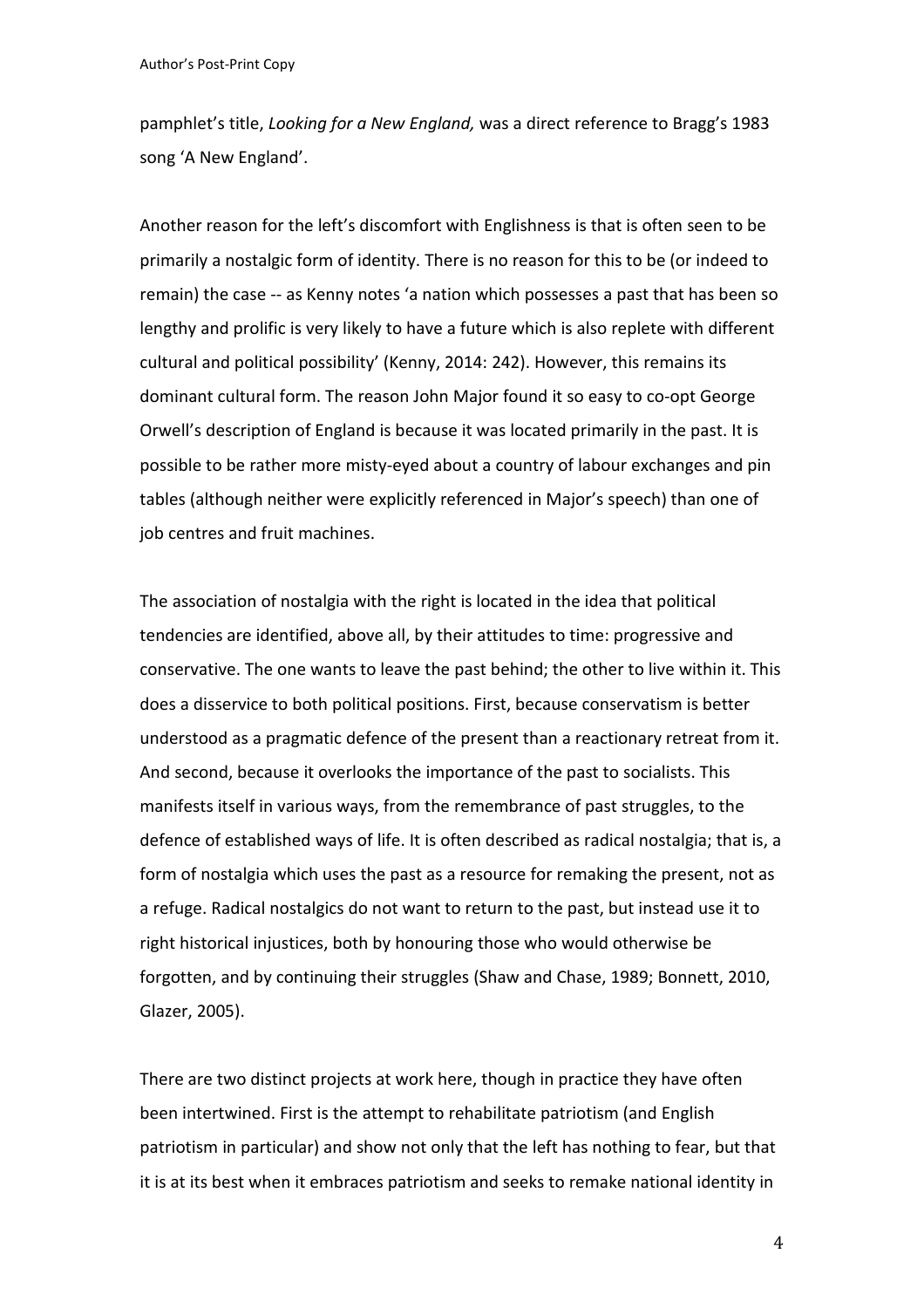service of an optimistic, transformative, political project (Kenny, 2013). This can be future-oriented, as with the (British) patriotism of Attlee, Wilson and Blair, but it has also often merged with the second project, of radical nostalgia, by emphasising England's radical heritage. This project is concerned both with demonstrating that Conservatives do not have an exclusive claim to the past, and with drawing inspiration from a lineage of past struggles in order to inform the radical politics of today. However, it risks preaching to the converted. Beyond this, lies the need to show sympathy both with less obviously 'alternative' national traditions, and with the quiet customs of daily life.

#### **From Blue Labour to English Labour**

These ideas re-emerged within the Labour Party in 2010, as the party sought to come to terms with the end of the New Labour governments. 'Blue Labour' was framed as an attempt to reconstruct 'an English socialism that resists relentless commodification, values the land, believes in family life, takes pride in the country and its traditions: a conservative socialism' (Cruddas, 2011a: 142). It was thus both explicitly nostalgic, and explicitly English. The argument was that in the face of the universalism and statism of Blair's 'Cool Britannia', Labour needed to recover its sense of 'the local, the parochial and the magical as sources of political agency and power' (Cruddas, 2014b). As Jon Cruddas (2014a) put it 'I have always thought that the English are independent minded, sometimes conservative in sentiment, but also radical in outlook […] But they feel powerless to shape the future of their country'.

The link between radicalism, Englishness and conservatism was key to this line of thinking. Yet, 'One Nation' Labour, which developed partly out of these ideas, was always more ambiguous. Its immediate context was the debate on Scottish independence and so it was framed around the need to embrace the identities of the constituent nations of the UK within an overarching framework of union. As Cruddas, head of Labour's policy review, put it in 2012:

Labour wins when it speaks authentically for Britain. We are defining the essential character of a Labour England, a Labour Scotland and a Labour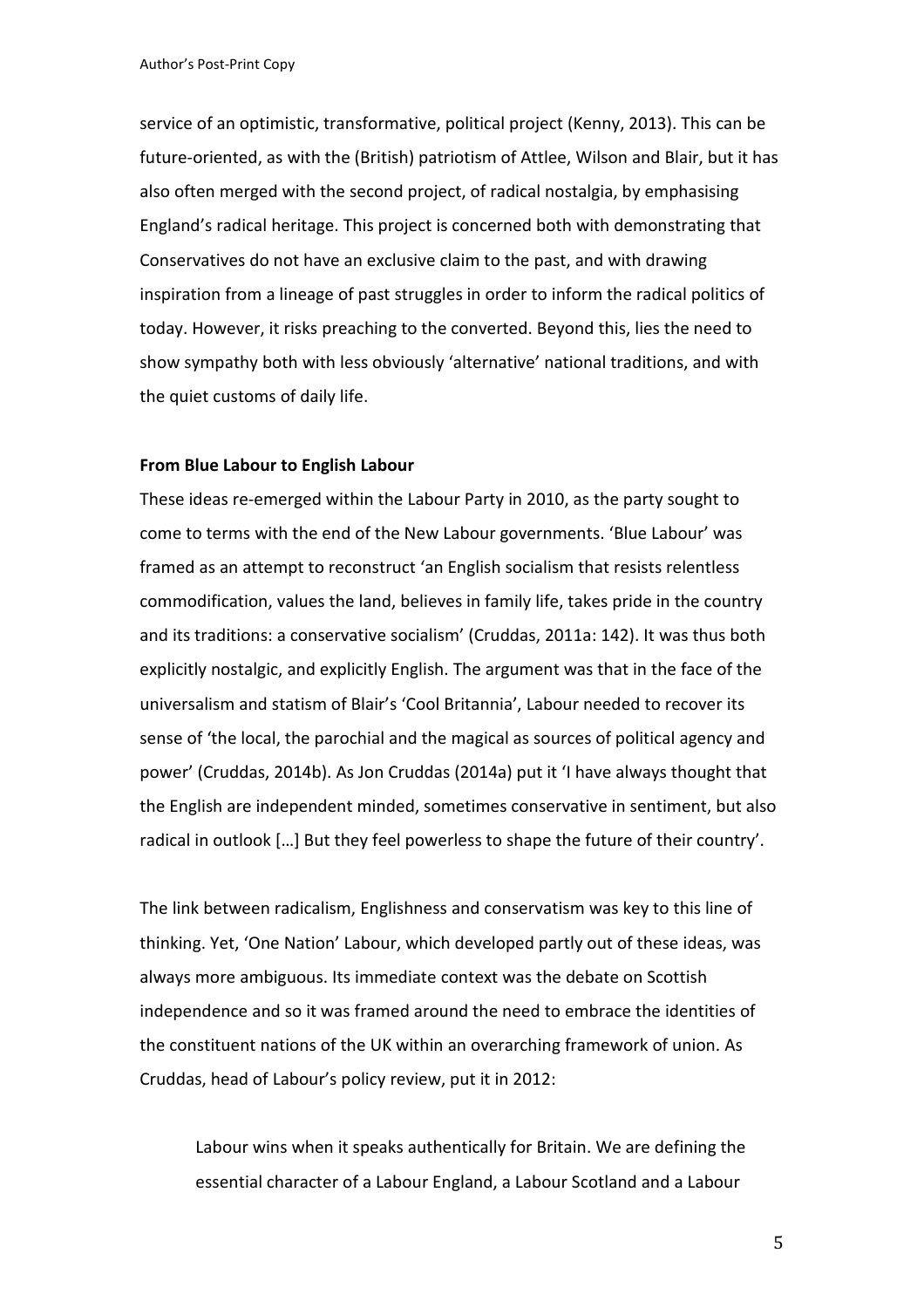Wales. We will establish the identities of our cities: a Labour Manchester, a Labour Bristol, a Labour Birmingham. (Cruddas, 2012).

This patchwork approach soon developed into explicit calls for an English Labour Party, as Andy Mycock and Richard Hayton have detailed (Mycock and Hayton, 2012). Following the 2015 General Election, when the idea of One Nation was reclaimed by the Conservatives (Cameron, 2015), the idea of an English Labour Party was perhaps the most significant remnant of the 2010-15 Policy Review. It certainly played into debates during and after the subsequent leadership election. At the end of June 2015 Cruddas announced that such a party was to be formed imminently, a claim that was swiftly denied by the Labour leadership (Anon, 2015). The debate around English Labour has two different aspects - the politics of English patriotism and the politics of radical nostalgia. Blue Labour was based on a sometimes unstable conflation of the two: on the one hand asking Labour to embrace pre-existing lived attachments to nation and community; on the other insisting that this nostalgia was partisan, rooted in the struggles of the labour movement.

Jeremy Corbyn's position here is interesting. On the one hand he is squarely located within the radical nostalgic tradition. In the past year alone, he has spoken at the Durham Miners' Gala, the Tolpuddle Martyrs' Festival, and contributed to a collection of essays for Keir Hardie's centenary. He has been associated with Labour Heritage (Labour Heritage, 2006) and the organisers of Levellers' Day celebrated his election to Labour leader as one of their own (@Levellers\_Day, 2015). Yet Corbyn is also an internationalist, with cosmopolitan instincts. It is here that the projects of progressive patriotism and radical nostalgia come apart. Under Corbyn's leadership, the 'English question' has fallen even further down Labour's list of priorities, though various figures associated with the One Nation project are attempting to keep it alive. The most noteworthy initiative in this area is the Centre for English Identity and Politics, which John Denham has established at the University of Winchester.

#### **The English radical tradition**

The articulation of a distinct lineage of English radicalism, running through the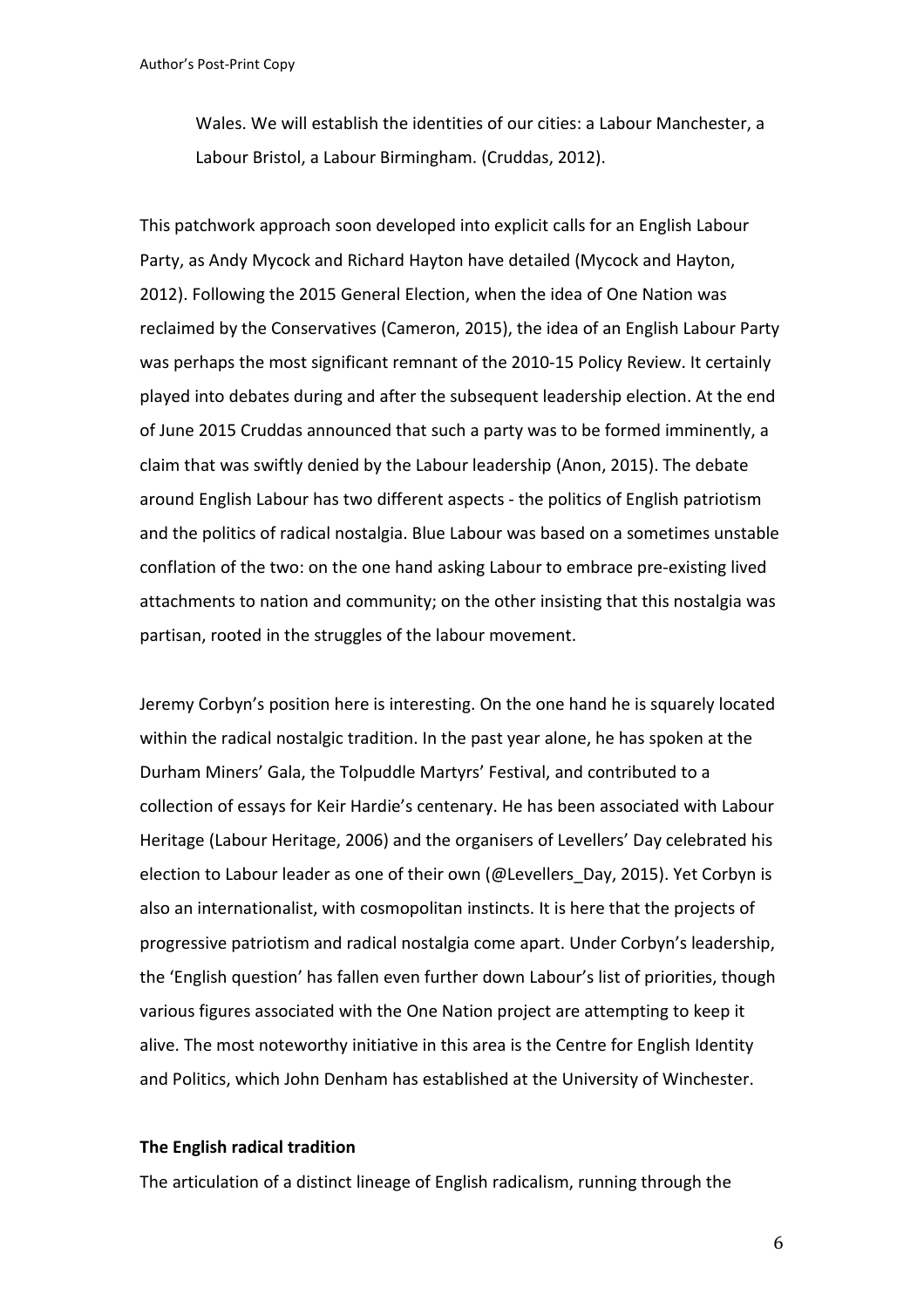Peasants' Revolt, the Levellers and the Diggers, the Luddites, Tolpuddle Martyrs, and Chartists, can be traced back to the Communist Party Historians' Group in the 1930s. This was an attempt to create an indigenous history of communism, as a counterpoint to Stanley Baldwin's evocations of an imagined English identity and in resistance to Oswald Mosley's British Union of Fascism. It was explicitly rooted in a sense of radical English nostalgia, whereby Communism was imagined to be 'revealing itself as a legitimate heir of generations of great English fighters for freedom and progress' (Bramley, 1936: 134).

Yet, this explicit emphasis on Englishness was more ambiguous than it seems. Many of the publications associated with the Popular Front, including A.L. Morton's *A People's History of England* (1938) and Jack Lindsay's poem 'not english?' (sic) (1936) were really more about Britishness than Englishness. Although Lindsay, for example, was writing in order to restore 'England, our England / England, our own' to those 'disinherited' of their birthright, he addressed this to the Rhondda miners, and the workers of Glasgow and the Clyde, alongside their counterparts in Birmingham, London and the Durham coalfield. Similarly, the 1936 Communist Party March of English History was framed as an attempt 'to secure and safeguard English liberties and democratic rights which give us the possibility […] of making England in real truth OUR ENGLAND, the England of the people' (Communist Party of Great Britain, 1936: 12). But not only were Scottish, Irish and Welsh events and heroes included in its pantheon, but the culmination of the entire story was 'the election of Willie Gallacher as M.P. for West Fife' (ibid: 10). This could perhaps be dismissed as an unthinking use of British history as a proxy for Englishness., as was common in this period. But it also illustrates the extent to which socialist history was necessarily cross-national.

In the introduction to his 1963 *The Making of the English Working Class*, E. P. Thompson apologised to Scottish, Welsh and Irish readers, noting that he had 'neglected these histories, not out of chauvinism, but out of respect' and adding that 'It is possible, at least until the 1820s, to regard the English and Scottish experiences as distinct, since trade union and political links were impermanent and immature'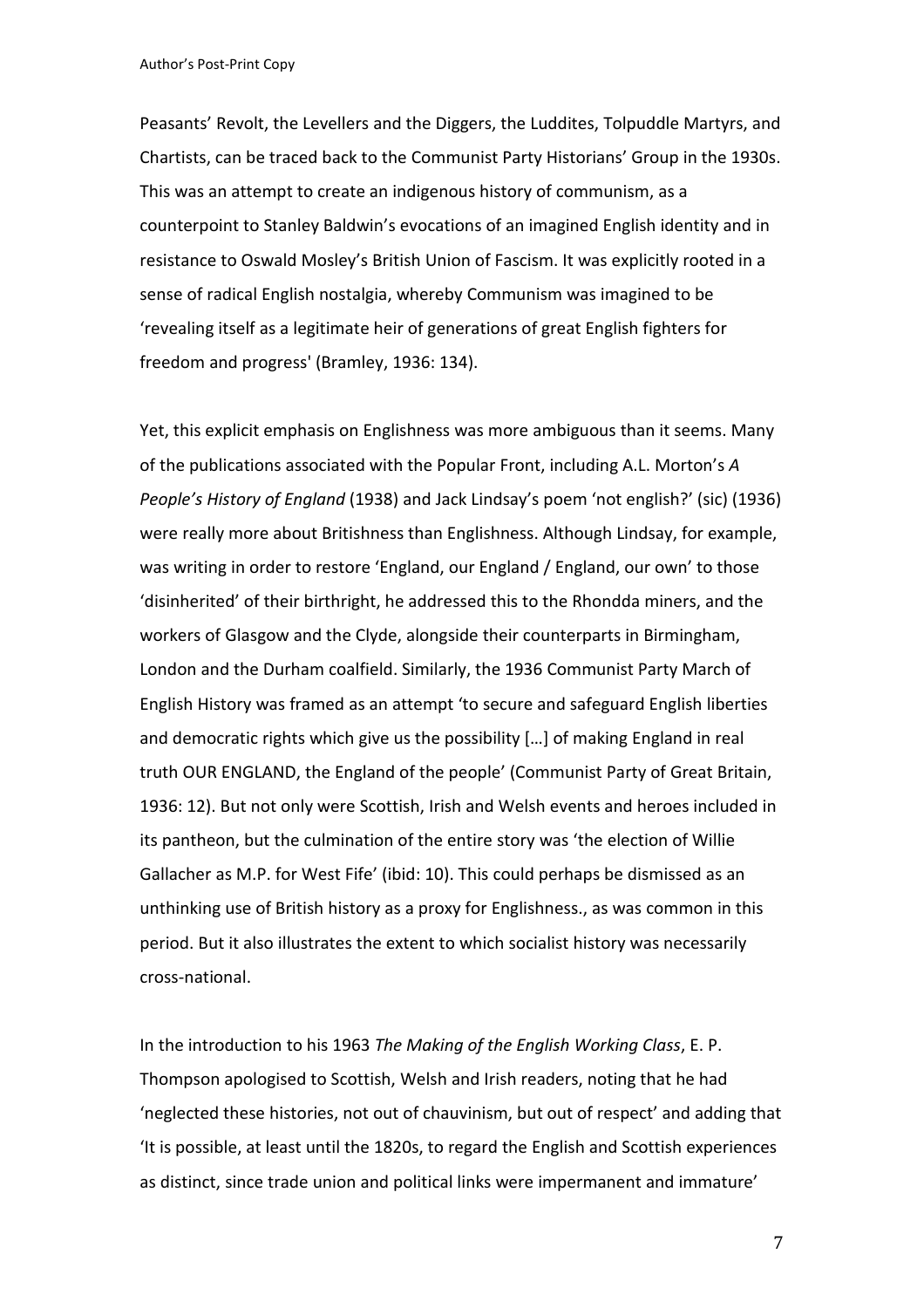(Thompson, 1964, 13). As Thompson hints here, any history which ran beyond this point would find itself inextricably tied up with the Newport Rising, Taff Vale and Red Clydeside. By the mid-late twentieth-century, it is impossible to separate the strands, as the iconic moments of labour movement politics – the 1945 Labour Government, miners' strikes and poll tax protests -- were all Scottish and Welsh as much as they were English.

#### **Labour and the politics of memory**

We can see this in action within Labour's own political culture. The 1962 Festival of Labour is a good example. This was staged as the party was preparing to fight Macmillan's Conservatives, and was deliberately designed to portray '"Labour in the 60's" [sic] – a forward looking movement' (Labour Party, 1962a). There was an interesting tension here between the inward-facing nostalgia of activists and the self-conscious modernity of Festival's intentions (see Robinson, 2012: 40-41). Yet the local and national politics of this Festival were also deeply revealing.

The London Labour Party organised much of the Festival and attempted to frame it as an expression of *London*'s contribution to Labour history. Its brochure told a familiar story, beginning with the Peasants' Revolt, leading through the Putney Debates, London Corresponding Society, London Dock Strike and Match Girls' Strike and ending with the foundation of the Labour Representation Committee in Holborn. The municipal patriotism of this was acknowledged with the plea: 'Please pardon our pride. There's no arrogance about it', and softened with 'a warm welcome from Cockney comrades' (London Labour Party, 1962). However, the official programme shows a much broader sense of national identity, including the Welsh Miners' Choir, Welsh dancing, the Morlais Glee Singers from Merthyr Tydfl (singing with the Creswell Colliery Band, from Derbyshire), and Scottish folk singers Jimmie Macgregor<sup>1</sup> and Robin Hall (Labour Party, 1962b).

 $\overline{a}$ 

 $<sup>1</sup>$  Misspelt as 'Jimmy' in the programme</sup>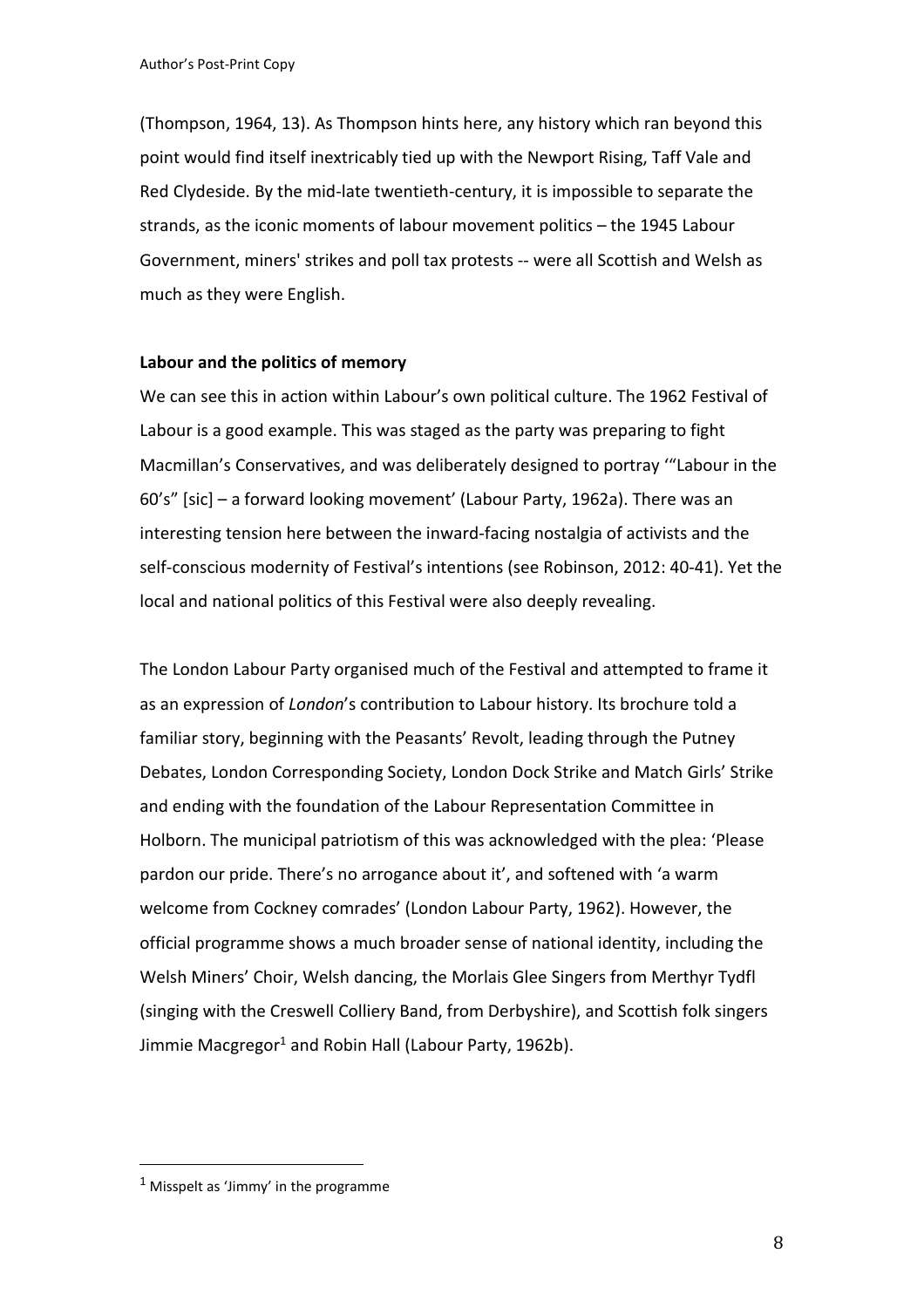As this suggests, Labour's collective memory, and the basis of its radical nostalgia, has always been British rather than specifically English; this is why it has found it so difficult to abandon its commitment to Scotland and Wales. It is based on emotional connection as much as electoral calculation – even though Labour has clearly lost its claim to represent this cultural memory in recent years.

Yet, this shared culture should not preclude a specifically English form of radical nostalgia, as it has not in Scotland or Wales. In Scotland, a great deal of the energy of the trade union and labour movement has been rechanneled into the politics of nationalism. The memory of industrial decline under Thatcher has been fused with a much longer collective narrative of radical politics and national grievance, going back to the highland Clearances of the eighteenth century. A narrative of resistance to English rule has linked memories of the Stuart monarchy and deindustrialisation in the 1980s, with a programme for independence in the present (Perchard, 2013). There is no comparable story of political Englishness, with an appeal that can cut across ideological, regional and class divides, or which points to a clear political future. Other scholars have emphasised the extent to which both Scottish and Welsh nationalism are based on a left-leaning consensus against Thatcherism, which transcended class by drawing on nationhood (see Finlay, 2001). This has not happened in England. While the memory of the miners' strike, for instance, has fed into the story of Scottish (and to a lesser extent Welsh) nationalism, in England, it is associated with regional and class identities, but not with nationhood.

Perhaps, though, this is to look at the problem from the wrong direction. Ben Wellings has suggested that 'if we expect English nationalists to behave like Scottish nationalists then we will find little in England that resembles our idea of nationalism' (Wellings, 2012: 5). In his words, 'English nationalism does not always go by the name of England. It is a nationalism that defines itself in close relation to Britain's political institutions, which it equates with the continued existence of England's national character' (ibid: 41-42).

#### **Nationhood and the State**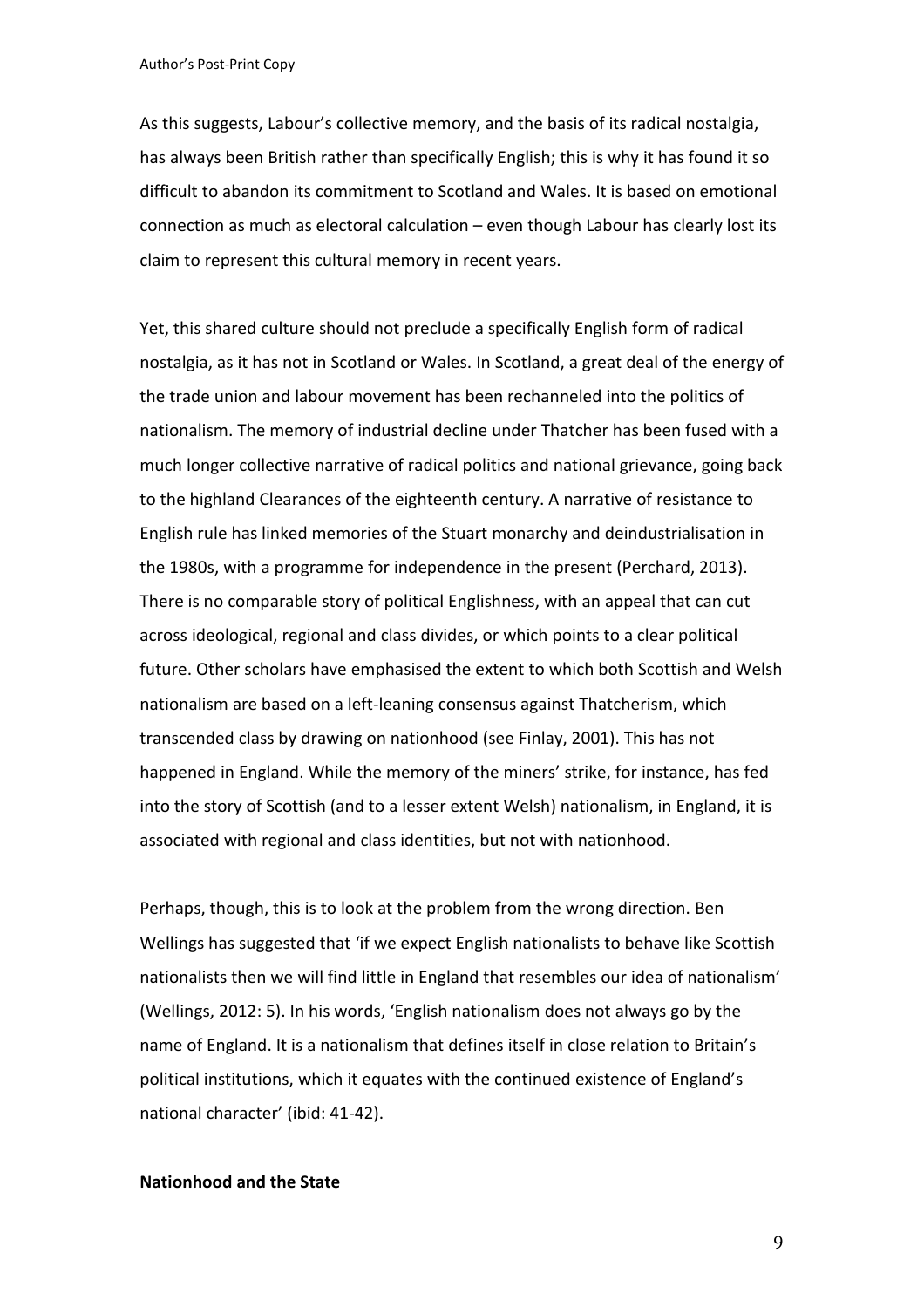At first glance, this would seem to suggest that the Britishness of English radicalism is an advantage rather than otherwise. It is in line with dominant understandings of Englishness as expressed through the institutions of the British state. However, the relationship between radical English nostalgia and British statehood is complicated. As Simon Lee has shown, even Gordon Brown's 'British way' was premised on a lineage of specifically English history. As he points out, there is a paradox here: by reinforcing the Englishness of the British state, such narratives negate the possibilities of a radical English identity (Lee, 2006). We might add that by reinforcing the achievements of Labour-in-government, this celebratory narrative also negates the possibility of a radical critique of the state and its forms. Just as radical Englishness has been co-opted into a British national story, so the successes of the labour movement have been absorbed into a rather Whiggish story of national progress.

This is the significance of 1945 as the 'wrong turn' in the thinking of Blue Labour. This was supposedly the point at which the Labour Party stopped thinking of itself as a movement and instead began to act as a national party of government – it marked the transition from a sectional mass party to a 'catch-all' party, which attempted to speak for and to the entire nation. This is not so much a question of policies but of attitudes. For Glasman, creating the welfare state was not the mistake; starting to talk about it as 'a right fulfilled' rather than 'an achievement won through sustained organisation and political action' was (2011: 29). H. M. Drucker made the same point in his *Doctrine and Ethos in the Labour Party*, noting that the NHS had been allowed to slip into *national* memory and thus ceased to be 'the exclusive political property of the Labour Party' (Drucker, 1979: 37).

Critics on the left have long identified a tension between Labour's radical traditions and its aim to be a national party of government. In 2011 Cruddas made a controversial speech hailing George Lansbury as Labour's greatest leader and arguing that his removal in 1935 was the beginning of Labour's wrong turn, marking the 'victory of the pragmatists and political operators over the prophets of Labour' (Cruddas, 2011b). He later recanted this view – arguing instead that Attlee's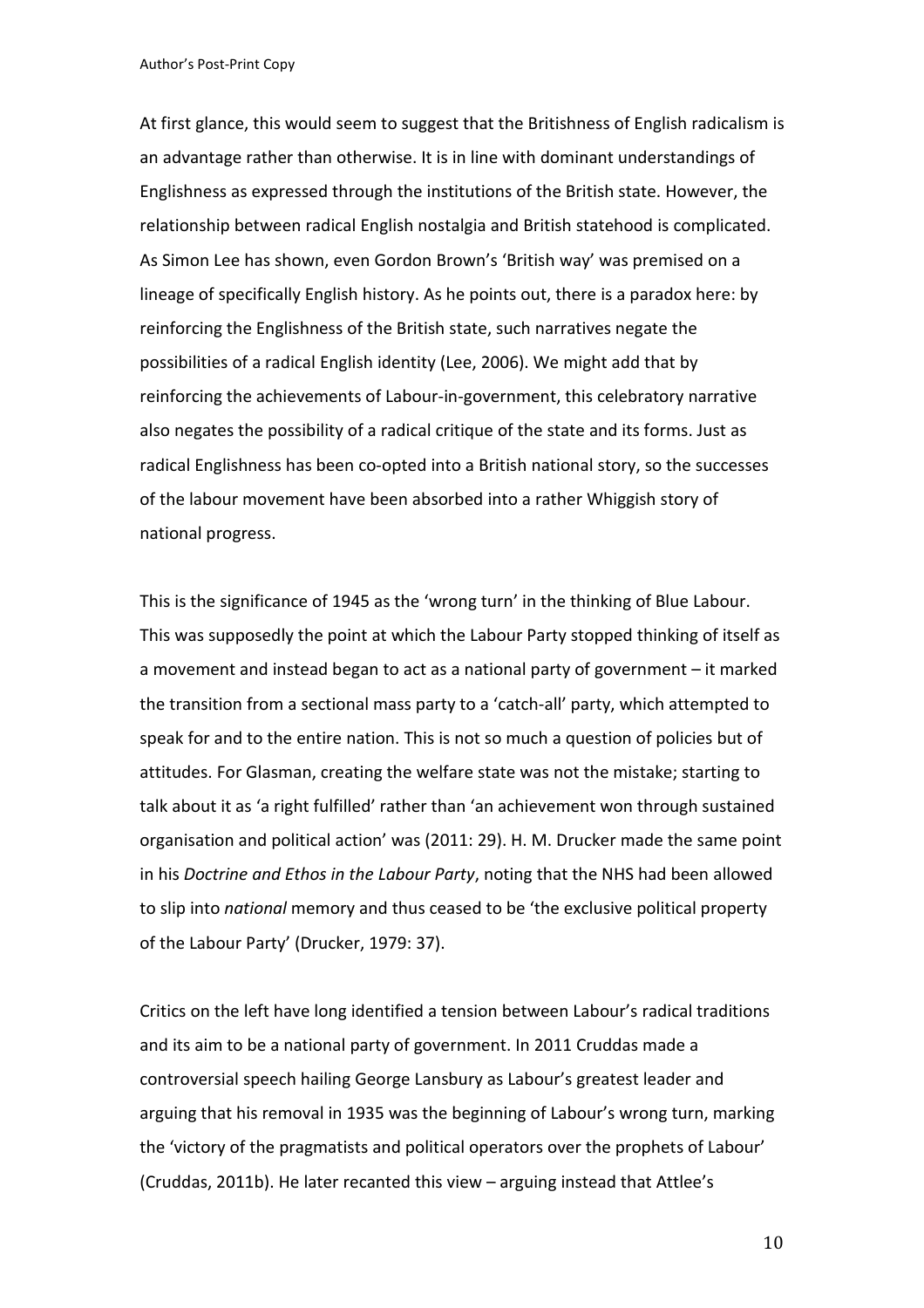government was itself a continuation of Labour's 'politics of virtue, romance and passion', in line with its tradition of 'idealism, William Morris and the ILP' (Cruddas, 2011c). However, Sunder Katwala has suggested that this is a contradictory position: Cruddas' emphasis on romanticism over rationalism is incompatible with his celebration of Labour as a party of government (Katwala, 2012). This argument has been revived around the idea that 'Corbynmania' represented a romantic attachment to oppositional politics at the expense of a credible politics of government.

#### **Symbolic politics**

Radical nostalgia is necessarily sectional. It is rooted in the need to tell an alternative story of national history. As Billy Bragg's 'Between the wars' (1985) put it: 'Theirs is a land of Hope and Glory / Mine is the green field and the factory floor.' Such distinctions are made necessary by the success of Conservatives in claiming the territory of patriotism: as Quintin Hogg famously put it, 'Toryism is only a special kind of way of being British' (Hogg, 1957: 9). Even in 2004, Michael Howard was able to suggest that 'Conservatives are deeply aware of the extent to which their history is also the history of their country' (in Seldon and Snowden, 2004: vii). Labour movement history was founded, in part, on the need to disrupt and dispute such assertions.

The kind of events that we might associate most clearly with expressions of radical Englishness – such as Levellers' Day or the Tolpuddle Martyrs' Festival – focus less on creating a cohesive national identity than on disrupting dominant conservative notions of England and Englishness. The political resonance of Levellers' Day, for instance, comes from the incongruous procession of communist, anarchist and socialist banners through a picturesque village in Conservative-dominated Oxfordshire – within David Cameron's constituency, no less. It invokes a deliberately alternative narrative of Englishness, which sustains a lineage of activists on the left – including Jeremy Corbyn, who has named John Lilburne as the historical figure he most admires (Vallance, 2015) – but is not intended to resonate with wider senses of nationhood. It is certainly not concerned with articulating an English nationalist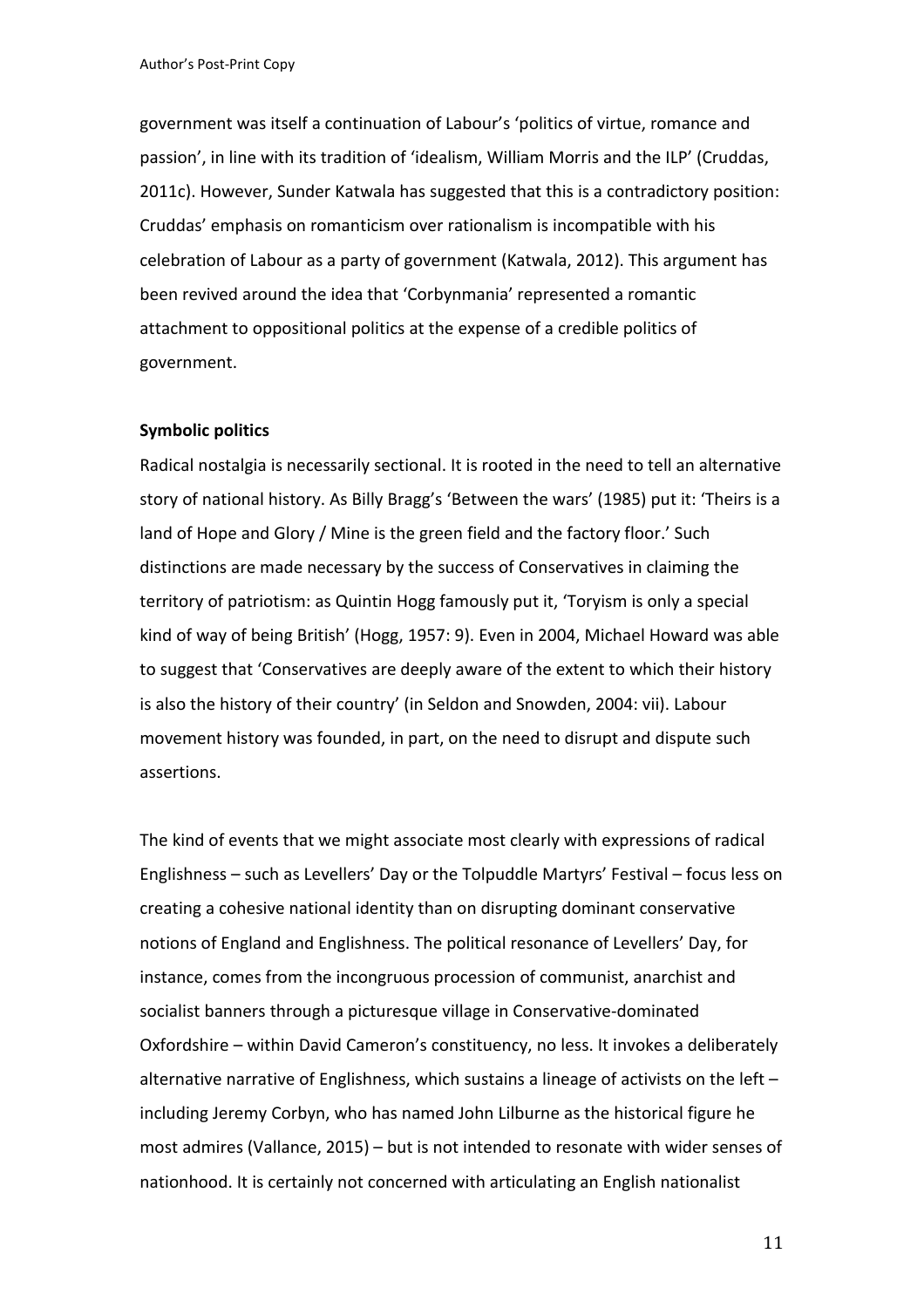irritation with the constitutional settlement.

Since becoming Labour leader, Jeremy Corbyn has been forced to reach beyond this constituency and make a claim to represent the nation as a whole, despite his wellknown antipathy to the symbolic politics of the British state, most notably its monarchy. In his 2015 speech to the Labour Party Conference, Corbyn argued that kindness, care and a concern with justice are 'Labour values and the country's values' (Corbyn, 2015). In 2012 Ed Miliband had made a similar attempt to tie together 'the essence of English identity' with the 'great Labour traditions' of struggling against injustice. He made an explicit attempt to shift from the symbolism of the state – 'the grandeur of public office or in Westminster and Whitehall' – to the experiences of 'people com[ing] together to struggle to improve their lives and the lives of others'. His list here was expansive – stretching from suffrage and gay rights campaigners, to the organisers of Sunday League football matches and street parties for the Queen's jubilee (Miliband, 2012a).

These accounts are attempts to re-define national identity. They reassure Labour supporters that it is possible to 'embrace a positive, outward looking version of English identity' and to reclaim patriotism from 'the kind of nationalism that left us ill at ease' (Miliband, 2012b). Yet they are more convincing as a way of reconciling the left to English patriotism, than of winning English patriots to the left. Not only is there nothing in Miliband's list that could not equally be applied to the other nations of the UK, but the kind of everyday conservative Englishness described by Kenny (2014) is defined by the very fact that it is felt rather than thought; it is therefore not easy to co-opt into a political project.

The final item in Miliband's list, the jubilee street parties, is the most telling. It is of course intimately connected with the grandeur of the state, yet is placed here among the lived experience of people improving their communities. Labour as a party of government has never challenged the monarchy, yet it is difficult to reconcile with the traditions that underpin any project of radical nostalgia, as Corbyn's early difficulties with the symbolic politics of crown and military attest. This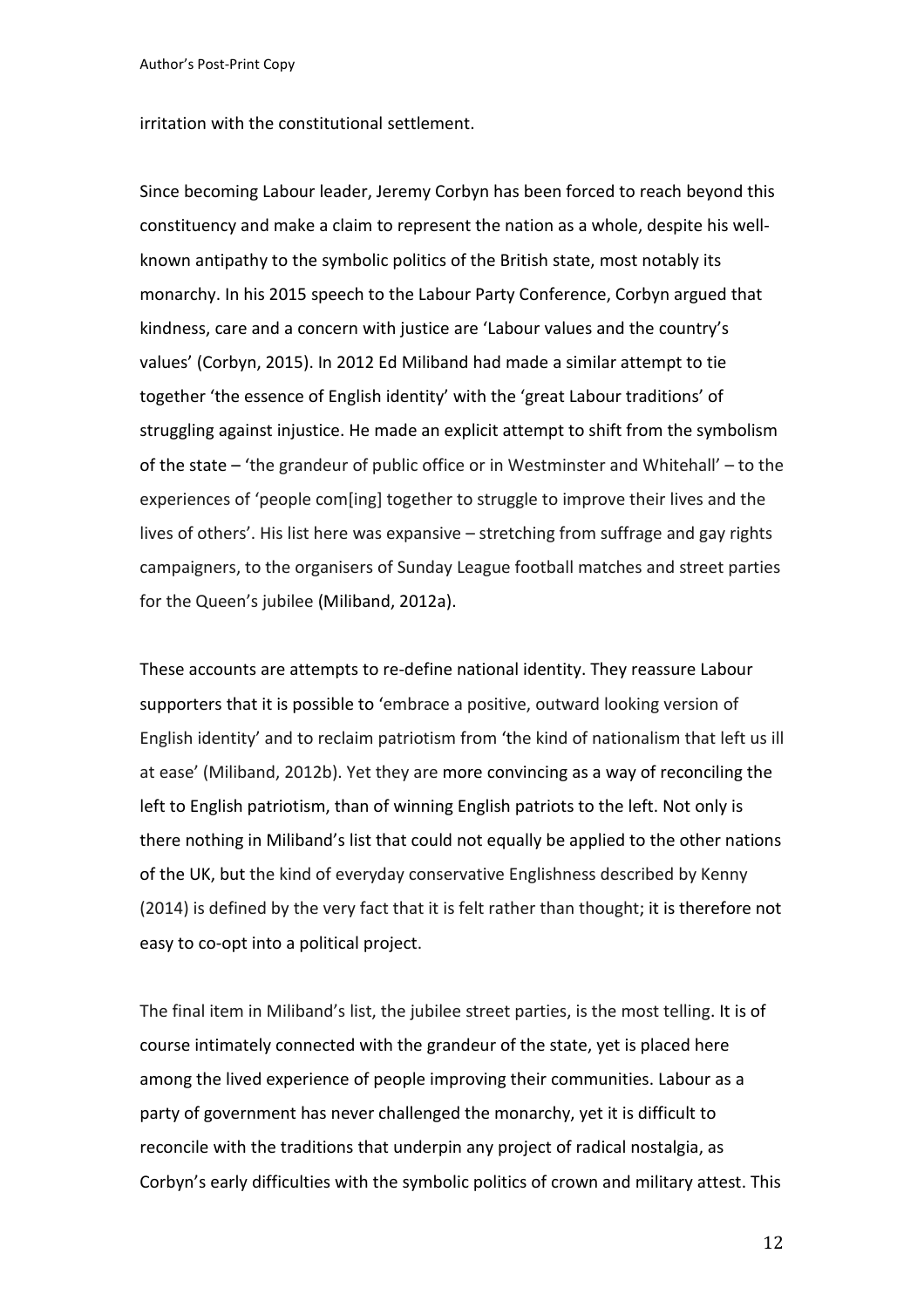is a clear illustration of the tension between accepting received notions of nationhood and seeking to remake them in service of a transformative and progressive political project.

#### **Conclusion**

In his 2014 study of *The Politics of English Nationhood*, Kenny suggested that a cultural and political contest for the soul of England is underway. While there are still possibilities for constructing an inclusive form of civic nationalism, within the framework of the Union, the left must engage with this debate, in order to prevent it being captured by 'populist politicians and street-level demagogues' (Kenny, 2014: 236). So far Labour has tried to deal with this problem in rather abstract ways, tending to divert any talk of England into a discussion about regional government. Although local and regional identities are a central component of Englishness, this is not an adequate political response to demands for recognition on the national level. Neither is discussion of governance structures a useful way of replying to a claim made in the emotional register of nationhood.

For all its many faults, Blue Labour's recognition that the politics of identity (and, indeed, politics in general) are primarily emotional was a serious and valuable contribution to British politics. The failure to develop this into a successful political platform demonstrates some of the problems of this approach, particularly for the left. Labour has been understandably wary of fuelling the politics of grievance, or of playing into the more divisive aspects of nationalism. It has also struggled to reconcile the tension between Labour's identity as an established party of government, at ease with the state and its people, and as the representative of a radical tradition, which is necessarily located outside and in opposition to the state.

Under Corbyn, the party has swung clearly towards the latter position. The pragmatic politics of the electoral machine have been replaced by pledges to return the party to its historic mission. As we have seen, Corbyn is located firmly within a nostalgic tradition, which draws heavily upon a narrative of England's radical heritage. He would seem very well placed, then, to construct a romantic narrative of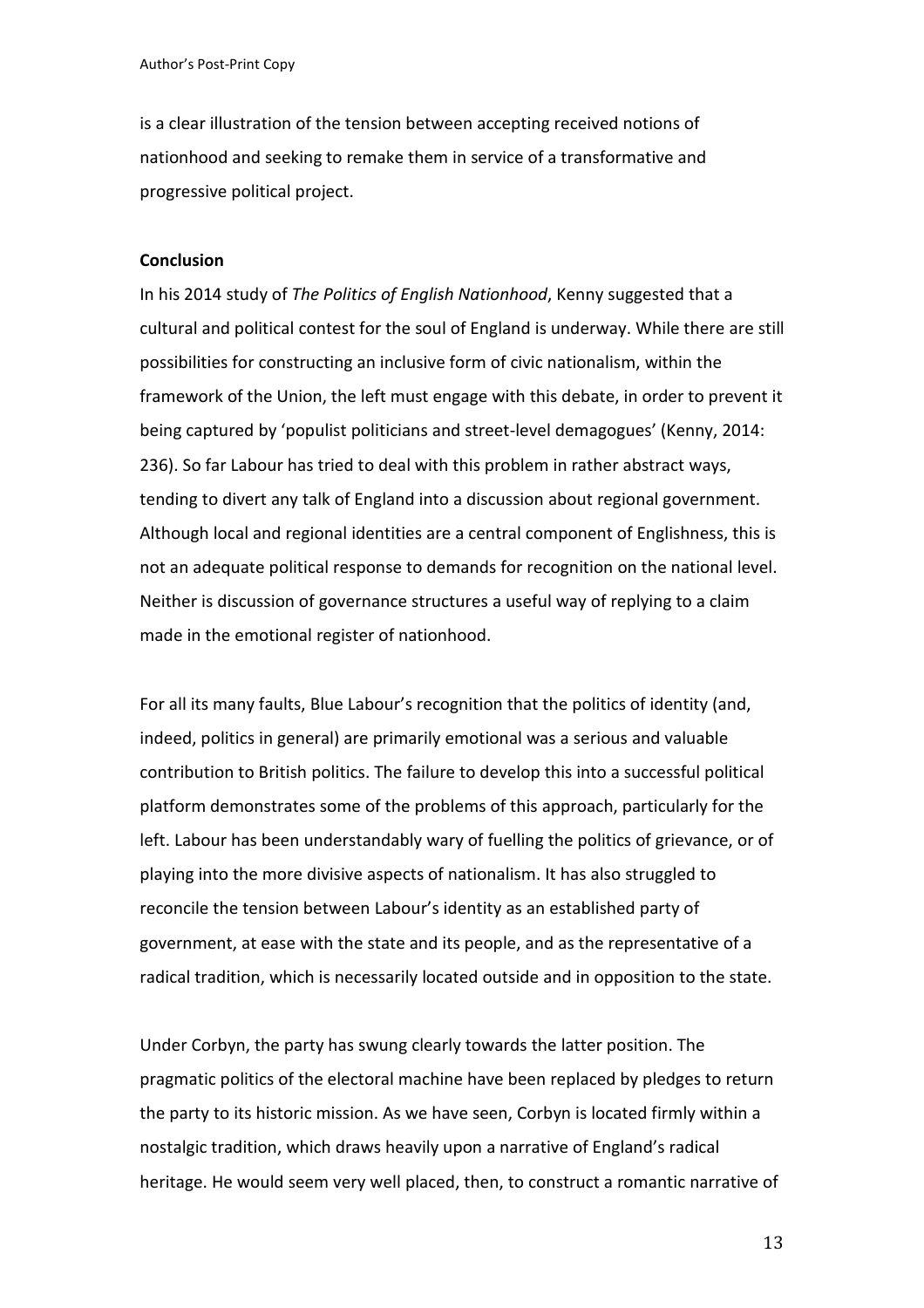English nationhood, which could resonate with the anti-establishment side of the new English nationalism. Yet, as I have indicated, the problem is that the emphasis within nostalgic narratives of radical Englishness is on the radical, rather than the English (it is both inescapably British and unashamedly internationalist). It is thus unable to speak to either the competitive politics of nationalism, or received understandings of English nationhood.

'Progressive patriots' have long argued that Englishness can form the basis of a transformative political project, whether based on an historic tradition of resistance to state power or an open and cosmopolitan identity. This is clearly the case. Whether it can do this while also appealing to both discontented nationalists and everyday patriots is a rather more difficult question.

#### **References**

@Levellers\_Day (2015), 17 June. [https://mobile.twitter.com/Levellers\\_Day/status/611187997149655040?p=v.](https://mobile.twitter.com/Levellers_Day/status/611187997149655040?p=v) Accessed 10.01.2016

Anon (2015) 'Cruddas; we're setting up an English Labour Party', Labour List, 24 June. [http://labourlist.org/2015/06/cruddas-were-setting-up-an-english-labour](http://labourlist.org/2015/06/cruddas-were-setting-up-an-english-labour-party/)[party/.](http://labourlist.org/2015/06/cruddas-were-setting-up-an-english-labour-party/) Accessed 13.08.2015

Bonnett, Alastair (2010) *Left in the Past: Radicalism and the Politics of Nostalgia*. London: Continuum

Bragg, Billy (2006) *The Progressive Patriot*, London: Bantam Press

Bramley, Ted (1936) *International Press Correspondence*, 29 September. Reprinted in Callaghan, John and Harker, Ben (2011) *British Communism: A documentary history*, Manchester and New York: Manchester University Press: 133-34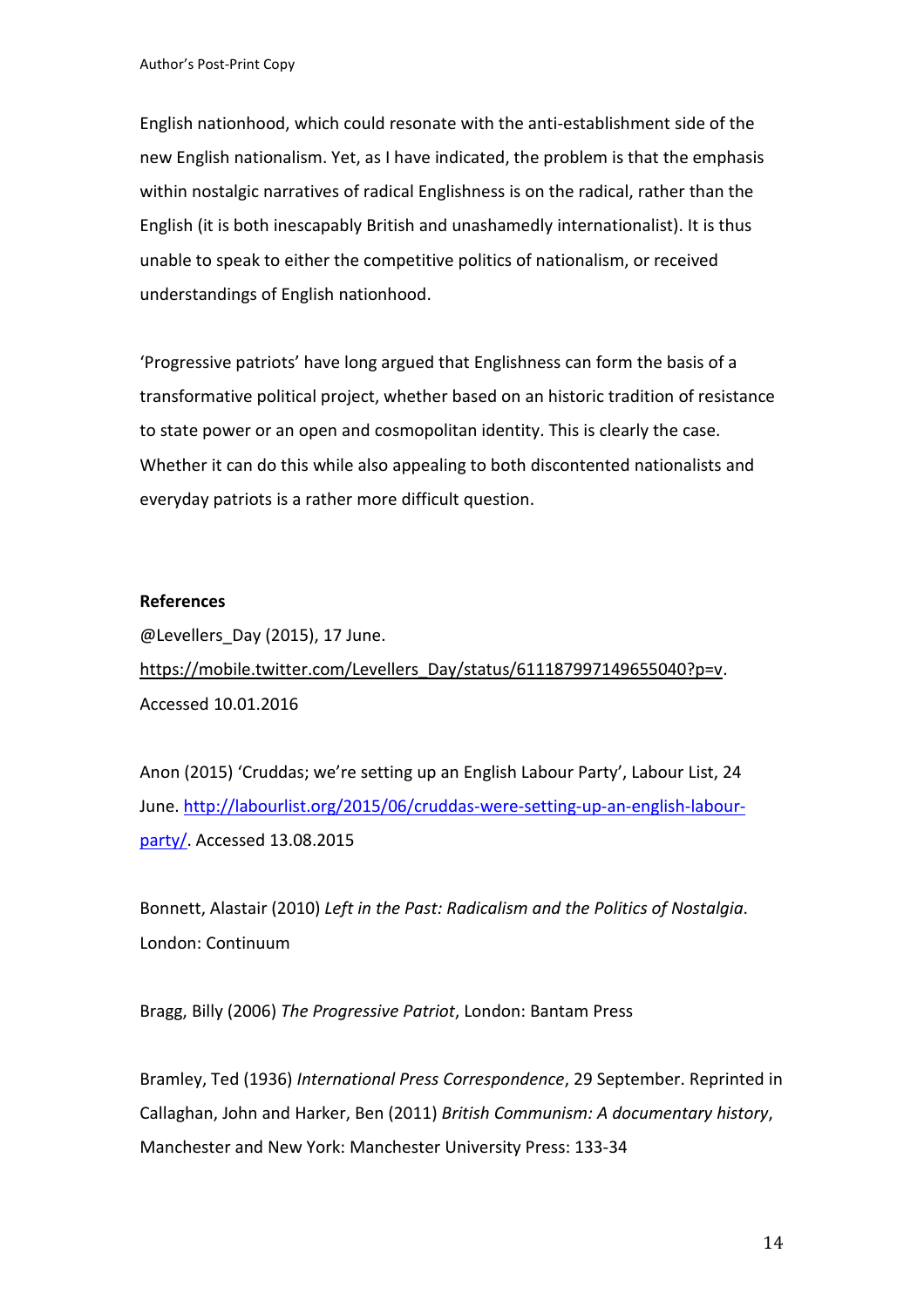Cameron, David (2015) speech in Witney, 8 May.

[https://www.politicshome.com/party-politics/articles/story/david-cameron-pledges](https://www.politicshome.com/party-politics/articles/story/david-cameron-pledges-reclaim-one-nation-tories-head-election-win)[reclaim-one-nation-tories-head-election-win.](https://www.politicshome.com/party-politics/articles/story/david-cameron-pledges-reclaim-one-nation-tories-head-election-win) Accessed 19.05.2015

Communist Party of Great Britain, London District Committee (1936), *The March of English History*, CPGB: London

Corbyn, Jeremy (2015) speech to the Labour Party Conference, 29 September. [http://www.britishpoliticalspeech.org/speech-archive.htm?speech=359.](http://www.britishpoliticalspeech.org/speech-archive.htm?speech=359) Accessed 22.10.2015

Cruddas, Jon (2011a) 'Democracy of the Dead', in Glasman, Maurice et al (eds), *The Labour Tradition and the Politics of Paradox*: The Oxford London Seminars: 140-142

Cruddas, Jon (2011b) 'George Lansbury: the unsung father of blue Labour', May. [http://labour-uncut.co.uk/2011/05/08/george-lansbury-the-unsung-father-of-blue](http://labour-uncut.co.uk/2011/05/08/george-lansbury-the-unsung-father-of-blue-labour/)[labour/.](http://labour-uncut.co.uk/2011/05/08/george-lansbury-the-unsung-father-of-blue-labour/) Accessed 06.04.2015

Cruddas, Jon (2011c) 'Attlee, the ILP and the Romantic Tradition', Clement Attlee Memorial Lecture, University College Oxford, 28 October. [http://www.joncruddas.org.uk/sites/joncruddas.org.uk/files/Clement%20Atlee%20](http://www.joncruddas.org.uk/sites/joncruddas.org.uk/files/Clement%252520Atlee%252520Memorial%252520Lecture%25252028th%252520Oct%2525202011.pdf) [Memorial%20Lecture%2028th%20Oct%202011.pdf.](http://www.joncruddas.org.uk/sites/joncruddas.org.uk/files/Clement%252520Atlee%252520Memorial%252520Lecture%25252028th%252520Oct%2525202011.pdf) Accessed 06.04.2015

Cruddas, Jon (2012) 'On Building the New Jerusalem', *New Statesman*, 30 September

Cruddas, Jon (2014a) 'Power and Belonging', speech to Acevo conference, 7 May.

Cruddas, Jon (2014b) 'Radical Hope', speech to the Royal Society of the Arts, 1 July. [http://www.joncruddas.org.uk/sites/joncruddas.org.uk/files/RSA%20speech%201%2](http://www.joncruddas.org.uk/sites/joncruddas.org.uk/files/RSA%252520speech%2525201%252520July%2525202014.JC.pdf) [0July%202014.JC.pdf.](http://www.joncruddas.org.uk/sites/joncruddas.org.uk/files/RSA%252520speech%2525201%252520July%2525202014.JC.pdf) Accessed 14.08.2014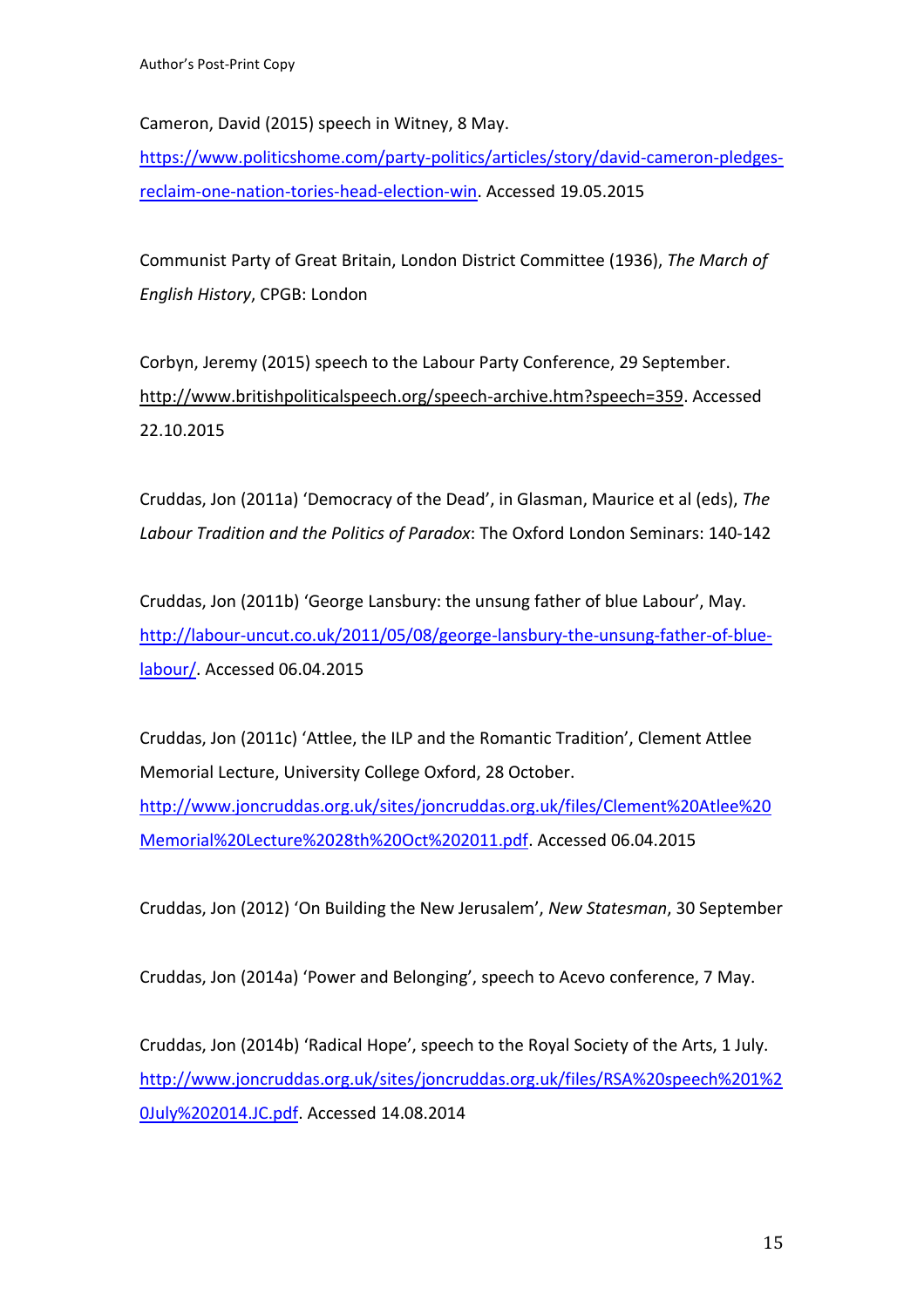Drucker, H. M. (1979) *Doctrine and Ethos in the Labour Party*, London: George Allen and Unwin

Finlay, Richard J. (2001) 'Does History Matter? Political Scientists, Welsh and Scottish Devolution', *Twentieth Century British History*, 12:2: 243-250

Glasman, Maurice, Rutherford, Jonathan, Stears, Marc and White, Stuart (eds) (2011) *The Labour tradition and the politics of paradox*. ebook: The Oxford London Seminars

Glazer, Peter (2005) *Radical Nostalgia: Spanish Civil War Commemoration in America*, Rochester NY: University of Rochester Press

Hogg, Quintin (1957) *Toryism and Tomorrow*, London: Conservative Political Centre

Katwala, Sunder (2012) 'The identity crisis of Jon Cruddas', *Renewal,* 20: 2/3: 11-21

Kenny, Michael (2013) 'Faith, flag and the "first" New Left: E. P. Thompson and the politics of "one nation", *Renewal* 21:1, 15-23

Kenny, Michael (2014) *The Politics of English Nationhood*, Oxford: Oxford University Press

Kumar, Krishan (2003), *The Making of English National Identity*, Cambridge: Cambridge University Press

Kumar, Krishan (2010), 'Negotiating English Identity: Englishness, Britishness and the future of the United Kingdom', *Nations and Nationalism*, 16: 3: 469-487

Labour Heritage (2006), *Bulletin*, Spring. [http://www.labour-heriatge.com/spring-](http://www.labour-heriatge.com/spring-2006.php)[2006.php.](http://www.labour-heriatge.com/spring-2006.php) Accessed 10.03.2016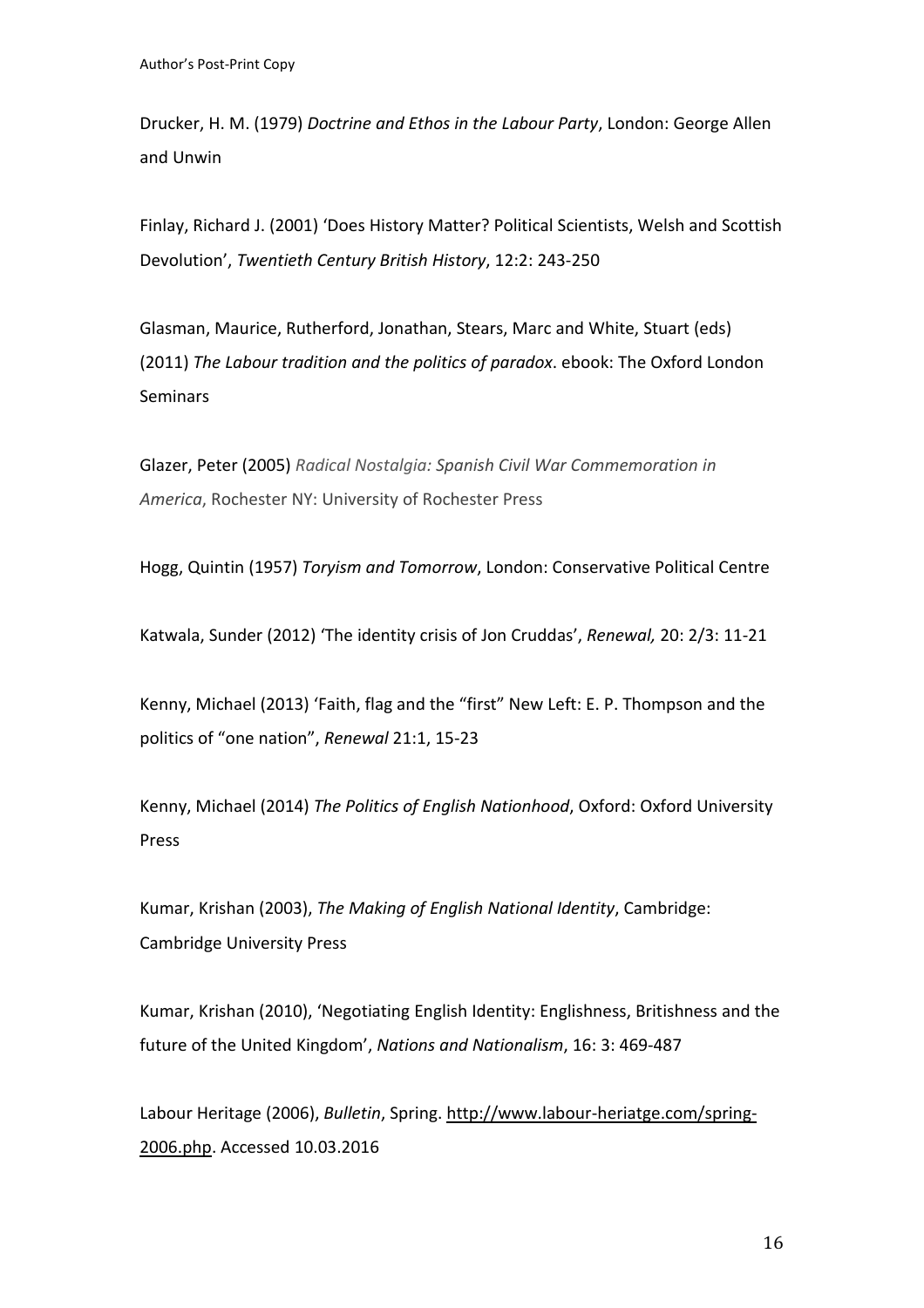Labour Party (1962a), 'Festival of Labour – June', in London Metropolitan Archives, London Labour Party papers, ACC 2417/G/98

Labour Party (1962b), 'Festival of Labour' in London Metropolitan Archives, London Labour Party papers, ACC 2417/G/117

Lee, Simon (2006) 'Gordon Brown and the "British Way"', *Political Quarterly* 77:3: 369-378

Lindsay, Jack (1936) 'not english?'. Reprinted in Weinroth, Michelle (1996) *Reclaiming William Morris: Englishness, Sublimity and the Rhetoric of Dissent*, Montreal: McGill-Queens University Press: 184-190

London Labour Party (1962) 'Welcome to Labour London', in London Metropolitan Archives, London Labour Party papers, ACC 2417/G/106

Miliband, Ed (2012a) speech to Labour Party Conference, Manchester, 2 October. [http://www.britishpoliticalspeech.org/speech-archive.htm?speech=323.](http://www.britishpoliticalspeech.org/speech-archive.htm?speech=323) Accessed 14.08.2014

Miliband, Ed (2012b) 'Defending the Union in England', speech at the Royal Festival Hall, 7 June. [http://www.newstatesman.com/blogs/politics/2012/06/full-transcript](http://www.newstatesman.com/blogs/politics/2012/06/full-transcript-ed-milibands-speech-englishness)[ed-milibands-speech-englishness.](http://www.newstatesman.com/blogs/politics/2012/06/full-transcript-ed-milibands-speech-englishness) Accessed 22.10.2015

Morton, A.L. (1938), *A People's History of England*, London: Victor Gollancz, Left Book Club Editions

Mycock, Andy and Hayton, Richard (2012) 'The Party Politics of Englishness', *British Journal of Politics and International Relations*, 16:2, 251-272